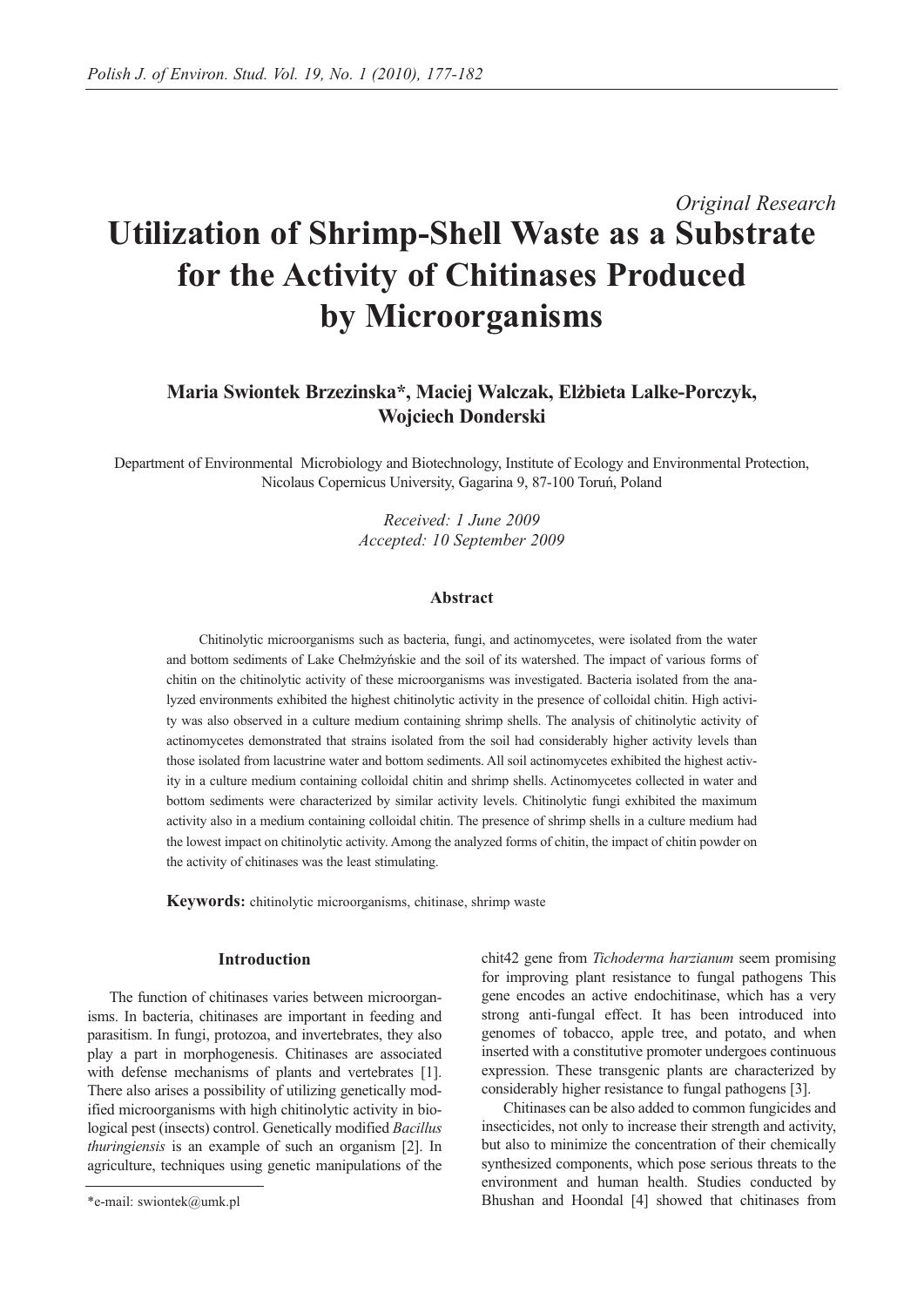*Bacillus*sp. BG – 11 were highly compatible with common fungicides and insecticides. Chitinases also play a role in the utilization of crustacean waste [5]. Shrimp waste is considered an important source of chitin. A significant amount of shrimp waste is produced in Asia (primarily in Thailand – the main shrimp exporter – and India). Its utilization, however, is rarely carried out properly. Effective utilization would not only alleviate the environmental impact of shrimp waste, but also would provide considerable economic benefits [6]. Fungi can be potential biological control agents of insect, fungi and nematodes due to the production of fungial enzymes with an antagonistic action [7, 8].

The purpose of the present study was to investigate chitinolytic microorganisms from various habitats with high activity in order to determine whether chitinases produced by these organisms play a role in utilization of shrimp waste.

#### **Materials and Methods**

# Object of the Study

Samples used in the study were obtained from water and bottom sediments of Lake Chełmżyńskie and from the soil of its watershed. The lake and its watershed are situated in the southern part of the Pojezierze Chełmińskie region within the Fryba River basin. The subglacial Chełmżyńska trough was formed as a result of drainage of ice-sheet meltwater, and presently lacustrine water fills the deepest section of the trough. Morphometric and trophic parameters of Lake Chełmżyńskie are included in Table 1.

#### Isolation of Chitinolytic Microorganisms

Chitinolytic microorganisms were isolated from water, bottom sediments, and soil with Koch's plate technique by the surface inoculation on appropriate culture media. Analyzed samples were 10-times diluted, and 0.1 ml samples were placed on the medium surface. Inoculation was carried out in three parallel replicates. Chitinolytic bacteria were isolated using a medium containing (g/l): peptone  $(0.1)$ , iron sulfate  $(0.1)$ , ammonium sulfate  $(0.1)$ , iron gluconate (0.1), colloidal chitin (7 g of dry mass), and agar (15). Nystatin (0.1 g/l) was added to the medium to inhibit the growth of fungi. After a 10-day incubation at 22ºC, areas around bacterial colonies were examined for lighter coloration, which indicated their capability to decompose chitin. These strains were isolated and placed in a culture medium with the above composition. The purity of isolated strains was checked with the Gram staining technique. Chitinolytic actinomycetes were isolated using the Hsu and Lockwood [9] medium containing (g/l): colloidal chitin (4 g of dry mass), magnesium sulfate (0.5), iron sulfate (0.01), zinc sulfate (0.001), manganese chloride (0.001), potassium phosphate, monobasic (0.7), and potassium phosphate, dibasic (0.3), and agar (20). Actinomycetes were incubated

Table 1. Morphometric and trophic characteristics of Lake Chełmżyńskie.

| Characteristic                                                        | Value         |
|-----------------------------------------------------------------------|---------------|
| Area $(ha)^{(1)}$                                                     | 271.1         |
| Maximal deph $(m)^{(1)}$                                              | 27.1          |
| Mean deph $(m)^{(1)}$                                                 | 6.0           |
| $pH^{(2)}$                                                            | 7.6-8.5       |
| $TP$ (mg dm <sup>-3</sup> ) <sup>(2)</sup>                            | $0.04 - 0.05$ |
| $TN$ (mg dm <sup>-3</sup> ) <sup>(2)</sup>                            | $1.1 - 1.80$  |
| Electrolytic conductivity ( $\mu$ S cm <sup>-1</sup> ) <sup>(2)</sup> | 601-703       |
| Chlorophill a $(\mu g dm^3)$                                          | 26.4-56.9     |

(1) Data supplied by Provincial Inspectorate of Environmental Service in Bydgoszcz.

(2) Data supplied by Department of Environmental Microbiology and Biotechnology, Nicolaus Copernicus Universisty (data for 0.5 m depth, spring, summer, autumn 2007).

for 14 days at 28ºC, then areas around the cultures were examined for lighter coloration. These strains were transferred to test tubes with a fresh culture medium with the above composition. On classifying the colony into actinomyces, we considered the following characteristics [10]:

- the colony edges blurred because of radiating hyphae of substrate mycelium;
- the colony surface appearance: matt, chalk, down-like; sometimes aerial mycelium noticeable;
- the colony structure: tough, compact, leather-like;
- substrate-adherence degree: high;
- some actinomyces' colonies give off strong soil-like smell.

Microscopic fungi were isolated using the Czapek Dox medium containing (g/l): sodium nitrate (3), potassium dihydrogen phosphate (1), saccharose (20), potassium chloride (0.5), magnesium sulfate (0.5), iron sulfate (0.01), and agar (15). Streptomycin (30 mg/l) was added to the culture medium to inhibit the growth of bacteria. Following a 14-day incubation at 25ºC, 50-colony samples were inoculated to test tubes with the Czapek Dox medium, and used to determine the chitinolytic properties using the fluorometric method [11, 12]. The purity of fungi was examined with macroscopic and microscopic methods, staining the samples with methylene blue in lactophenol.

#### Culturing Chitinolytic Microorganisms

Eight-strain samples of bacteria, fungi, and actinomycetes isolated from water, bottom sediments, and soil were used to determine the chitinolytic activity. Chitinolytic microorganisms were cultured in 250 ml Erenmeyer flasks containing 100 ml of a culture medium. Bacteria were cultured in a medium containing (g/l): peptone 0.1; iron sulfate 0.1; ammonium sulfate 0.1; yeast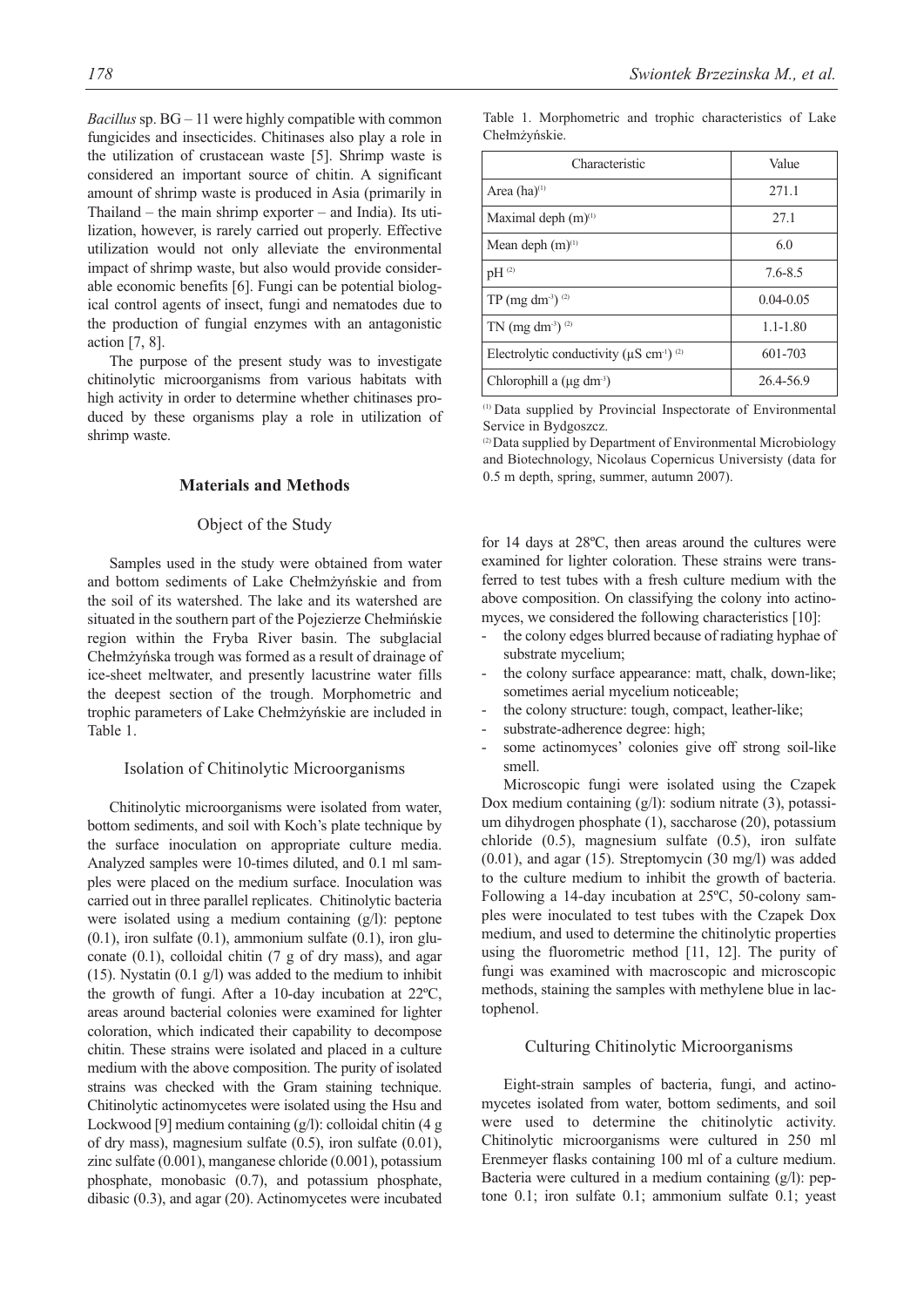extract 0.1; and iron (II) sulfate 0.1. Fungi were cultured in a medium containing (g/l): sodium nitrate 3; potassium dihydrogen phosphate 1; saccharose 20; potassium chloride 0.5; magnesium sulfate 0.5; and iron sulfate 0.01. And finally, actinomycetes were cultured in medium containing  $(g/l)$ : potassium phosphate dibasic 0.7; potassium phosphate monobasic 0.3; magnesium sulfate 0.5; zinc sulfate 0.001; and manganese chloride 0.001. Colloidal chitin (1.0 g), chitin powder  $(0.1 \text{ g})$ , and ground shrimp shells  $(0.05 \text{ g})$ were added to each flask. The culture medium was inoculated with 1 ml samples of microorganism suspension obtained from a 72-hour incubation on agar slants. Each strain was analyzed in two replicates. Shrimp waste from the shrimp processing plant Krymar in Iłów was used in this study. Chitin powder was prepared from crab shells (Sigma-Aldrich, Poznan, Poland). Colloidal chitin was prepared after Lingappa and Lockwood [13].

Incubation was carried out for 4 days at 25°C, and then the cultures were centrifuged at 10,000 g/min for 10 min at + 4ºC. Acellular post-culturing liquid was used to determine the activity of chitinases, while the sediment was analyzed for protein content.

## Determination of Chitinase Activity

The activity of chitinases produced by microorganisms was determined using the synthetic fluorogenic substrate 4 methylumbelliferyl N-acetyl-β-D-glucosaminide (4MU-GlcNac) (Sigma-Aldrich, Poznan, Poland). Methylcellosolve solvent (EGME, C3H8020) (Sigma-Aldrich, Poznan, Poland) was used to prepare a basic 1 mmol  $L<sup>-1</sup>$  solution of 4MU-GlcNac, which was then stored at -20ºC. Prior to analysis, a 0.5 mmol L-1 working solution was obtained by diluting the basic solution twofold with spectrally pure water. For all assays, duplicates of 4.0 ml acellular post-culturing liquid, 0.5 ml substrate solution (final concentration was 50  $\mu$ mol L<sup>-1</sup>) and 0.5 ml of potassium phosphate buffer (final concentration 10 mmol  $L<sup>-1</sup>$ ; pH of the sample) were mixed and incubated for hours in darkness at in situ temperature. The control sample, prior to the addition of the substrate, was heated in boiling bath in order to deactivate the enzymes present in the sample. After incubation, enzymatic reactions were interrupted thermally. Fluorescence was additionally measured in all analyzed and control samples at the beginning and after incubation. The liberated methylumbelliferone was measured fluorimetrically at 318 nm excitation and 445 nm emission using a Hitachi F 2500 spectrofluorometer. The spectrofluorometer was calibrated with a solution of pure methylumbelliferone (Sigma-Aldrich, Poznan, Poland) [12]. One unit of chitinase activity was defined as 1 nmol 4-methylumbelliferone (MU) liberated per mg protein per hour.

#### Determination of Protein Content

The protein content in cultures of bacteria, fungi, and actinomycetes was determined with the Bradford [14] method.

Table 2. Effect of chitin sources on the activity of bacterial chitinase (nmol MU mg<sup>-1</sup> protein h<sup>-1</sup>),  $\pm$  standard deviation  $(n=3)$ .

| No.<br>strain  | Origin of<br>bacteria      | Colloidal<br>chitin | Chitin<br>powder | Shrimp<br>shells |
|----------------|----------------------------|---------------------|------------------|------------------|
| 1              | Water                      | $2.50 \pm 0.5$      | $0.71 \pm 0.22$  | $2.87 \pm 0.32$  |
| $\overline{2}$ |                            | $2.35 \pm 0.12$     | $0.54 \pm 0.10$  | $3.61 \pm 0.35$  |
| 3              |                            | $1.47 \pm 0.17$     | $0.53 \pm 0.17$  | $0.61 \pm 0.14$  |
| 4              |                            | $2.69 \pm 0.22$     | $2.06 \pm 0.12$  | $4.23 \pm 0.25$  |
| 5              |                            | $3.75 \pm 0.16$     | $1.41 \pm 0.18$  | $5.15 \pm 0.22$  |
| 6              |                            | $4.59 \pm 0.29$     | $1.65 \pm 0.16$  | $2.27 \pm 0.21$  |
| 7              |                            | $3.59 \pm 0.19$     | $0.89 \pm 0.69$  | $3.63 \pm 0.21$  |
| 8              |                            | $3.82 \pm 0.12$     | $1.25 \pm 0.14$  | $3.56\pm0.13$    |
| 1              | <b>Bottom</b><br>sediments | $1.56 \pm 0.24$     | $0.31 \pm 0.04$  | $1.63 \pm 0.14$  |
| $\overline{c}$ |                            | $0.41 \pm 0.18$     | $0.33 \pm 0.13$  | $1.30 \pm 0.10$  |
| 3              |                            | $4.35 \pm 0.25$     | $1.04 \pm 0.14$  | $6.37 \pm 0.21$  |
| $\overline{4}$ |                            | $0.48 \pm 0.21$     | $0.63 \pm 0.15$  | $1.07 \pm 0.11$  |
| 5              |                            | $1.52 \pm 0.34$     | $1.02 \pm 0.07$  | $0.37 \pm 0.07$  |
| 6              |                            | $1.35 \pm 0.08$     | $0.42 \pm 0.09$  | $0.56 \pm 0.11$  |
| 7              |                            | $0.65 \pm 0.13$     | $0.30 \pm 0.03$  | $0.60 \pm 0.13$  |
| 8              |                            | $0.78 \pm 0.12$     | $0.35 \pm 0.11$  | $0.70 \pm 0.09$  |
| 1              | Soil                       | $2.35 \pm 0.10$     | $0.85 \pm 0.06$  | $1.53 \pm 0.09$  |
| $\overline{2}$ |                            | $2.44 \pm 0.09$     | $0.52 \pm 0.07$  | $1.52 \pm 0.07$  |
| 3              |                            | $1.19 \pm 0.065$    | $0.48 \pm 0.10$  | $0.54 \pm 0.11$  |
| $\overline{4}$ |                            | $2.88 \pm 0.17$     | $0.43 \pm 0.10$  | $1.02 \pm 0.09$  |
| 5              |                            | $1.42 \pm 0.10$     | $0.65 \pm 0.10$  | $1.12 \pm 0.09$  |
| 6              |                            | $1.10 \pm 0.10$     | $0.85 \pm 0.08$  | $1.16 \pm 0.03$  |
| 7              |                            | $1.64 \pm 0.08$     | $0.54 \pm 0.08$  | $0.59 \pm 0.04$  |
| 8              |                            | $2.98 \pm 0.11$     | $0.95 \pm 0.07$  | $1.15 \pm 0.12$  |

#### **Results**

Chitinolytic microorganisms were characterized by variable activity. In water, high chitinase activity was observed in bacteria and actinomycetes, while in bottom sediments, in fungi. In soil, actinomycetes exhibited noticeably higher chitinolytic activity than the other two groups of microorganisms. The highest chitinase activity of planktonic bacteria was observed in a medium containing colloidal chitin (1.47-4.59 nmol MU mg<sup>-1</sup> protein  $h^{-1}$ ) and shrimp shells  $(0.61-5.15 \text{ mm}) \text{ MU} \text{ mg}$ <sup>1</sup> protein h<sup>-1</sup>) (Fig. 1 and Table 2). Similarly in benthic bacteria, maximum activity was observed in the presence of colloidal chitin (0.41- 4.35 MU nmol mg<sup>-1</sup> protein h<sup>-1</sup>) and shrimp shells  $(0.37-$ 6.37 nmol MU mg<sup>-1</sup> protein h<sup>-1</sup>). Soil bacteria exhibited the highest activity in a culture medium containing colloidal chitin (1.10-2.88 nmol MU mg<sup>-1</sup> protein h<sup>-1</sup>).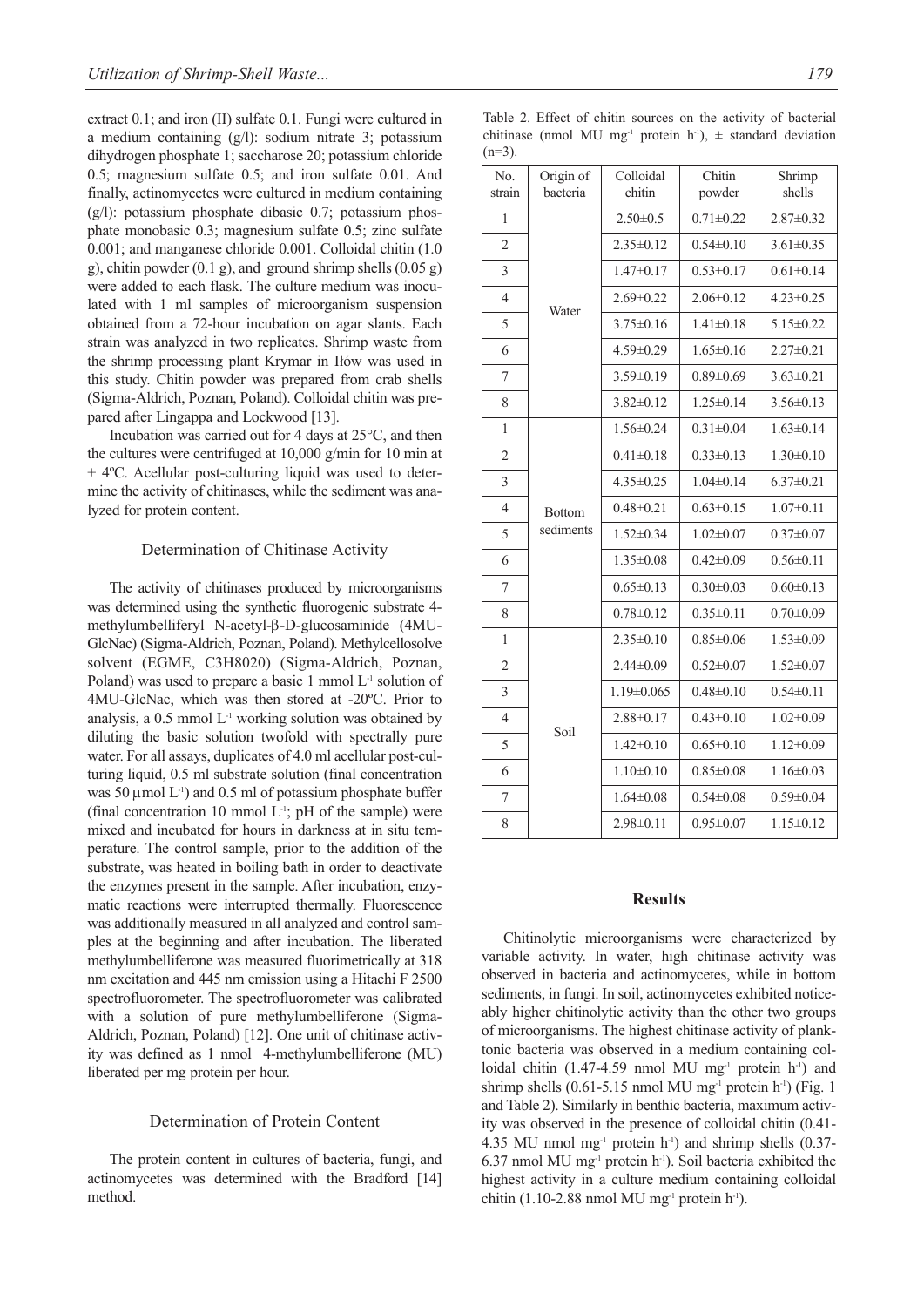The analysis of chitinolytic activity of actinomycetes showed that strains isolated from the soil had considerably higher activity levels than those isolated from water or bottom sediments (Fig. 2 and Table 3). All soil actinomycetes had the highest activity in a culture medium containing colloidal chitin (2.52-64.17 nmol MU mg<sup>-1</sup> protein h<sup>-1</sup>). These organisms also showed high chitinase activity in the presence of shrimp shells  $(0.34-51.11 \text{ nmol MU mg}^{-1}$  protein h<sup>-1</sup>). In actinomycetes isolated from water and bottom sediments, chitinolytic activity levels were similar in the presence of various forms of chitin. Chitinolytic fungi reached the maximum activity in a culture medium containing colloidal chitin, and the highest activity was exhibited by the strains isolated from soil  $(2.16-11.31 \text{ mmol MU mg}^{-1}$  protein h<sup>-1</sup>). The presence of shrimp shells in a medium had the lowest impact on chitinolytic activity (Fig. 3 and Table 4). Chitin

powder as a source of chitin in a culture medium had the least significant effect on the activity of chitinases produced by analyzed groups of microorganisms.

#### **Discussion**

The ability of bacteria, fungi, and actinomycetes to produce chitinolytic enzymes is common in nature. The great majority of these organisms are able to effectively break down chitin and use it as a source of carbon and energy and to synthesize chitinases during this process [15]. It is believed that chitinases are induced enzymes, which means that the expression of encoding genes is induced by a specific factor or factors. This expression is regulated by the repressor/inducer system. Chitin can function as an inducer, and glucose or other easy-to-assimilate source of carbon can serve as a repressor [16]. According to Frändberg and Schnürer [17], the production of chitinases can be induced



Fig. 1. Average chitinolytic activity of bacteria isolated from water, bottom sediments and soil.



Fig. 2. Average chitinolytic activity of actinomycetes isolated from water, bottom sediments and soil.

 $|4.22\pm0.08|3.21\pm0.04|2.15\pm0.08$  $\vert$  4.31 $\pm$ 0.09  $\vert$  3.17 $\pm$ 0.07  $\vert$  2.07 $\pm$ 0.06  $1.35\pm0.10$   $0.20\pm0.05$   $0.44\pm0.06$  3.38±0.12 1.21±0.03 1.14±0.05 6 1.17 $\pm$ 0.05 1.23 $\pm$ 0.04 2.93 $\pm$ 0.05 | 3.54 $\pm$ 0.10 | 3.16 $\pm$ 0.04 | 4.20 $\pm$ 0.08 8 | 5.25±0.12 | 3.12±0.05 | 4.15±0.11

 $|$  4.52 $\pm$ 0.08  $|$  1.05 $\pm$ 0.06  $|$  6.45 $\pm$ 0.19  $\vert$  4.52±0.25 1.09±0.04 1.08±0.08 1.24±0.13 0.61±0.11 0.72±0.14 5 | sediments  $1.53\pm0.12$  |  $0.15\pm0.06$  |  $0.12\pm0.04$ 6 1.16 $\pm$ 0.07 0.57 $\pm$ 0.08 0.42 $\pm$ 0.06 | 2.00 $\pm$ 0.08 | 0.33 $\pm$ 0.13 | 0.38 $\pm$ 0.10  $3.22\pm0.11$   $1.12\pm0.11$   $1.10\pm0.09$ 

 $|32.45\pm0.15|20.36\pm0.26|51.11\pm0.27$  $\vert$  64.17±0.30 13.38±0.13 37.97±0.15 4 | 7.21 $\pm$ 0.21 | 4.31 $\pm$ 0.13 | 4.03 $\pm$ 0.15  $3.43\pm0.40$   $0.56\pm0.07$  1.11 $\pm0.11$ 6 2.52 $\pm$ 0.28 0.67 $\pm$ 0.10 1.52 $\pm$ 0.31 3.61 $\pm$ 0.26 3.55 $\pm$ 0.11 0.34 $\pm$ 0.07  $\vert$  5.12 $\pm$ 0.11  $\vert$  2.14 $\pm$ 0.08  $\vert$  1.98 $\pm$ 0.11

Chitin powder

 $3.72\pm0.08$  1.25 $\pm0.09$  5.03 $\pm0.20$ 

 $6.23\pm0.24$  4.36 $\pm$ 0.13 4.15 $\pm$ 0.06

52.93±0.14 31.39±0.15 37.99±0.14

Shrimp shells

Colloidal chitin

No. strain

1

1

1

Origin of actinomycetes

Water

Bottom sediments

Soil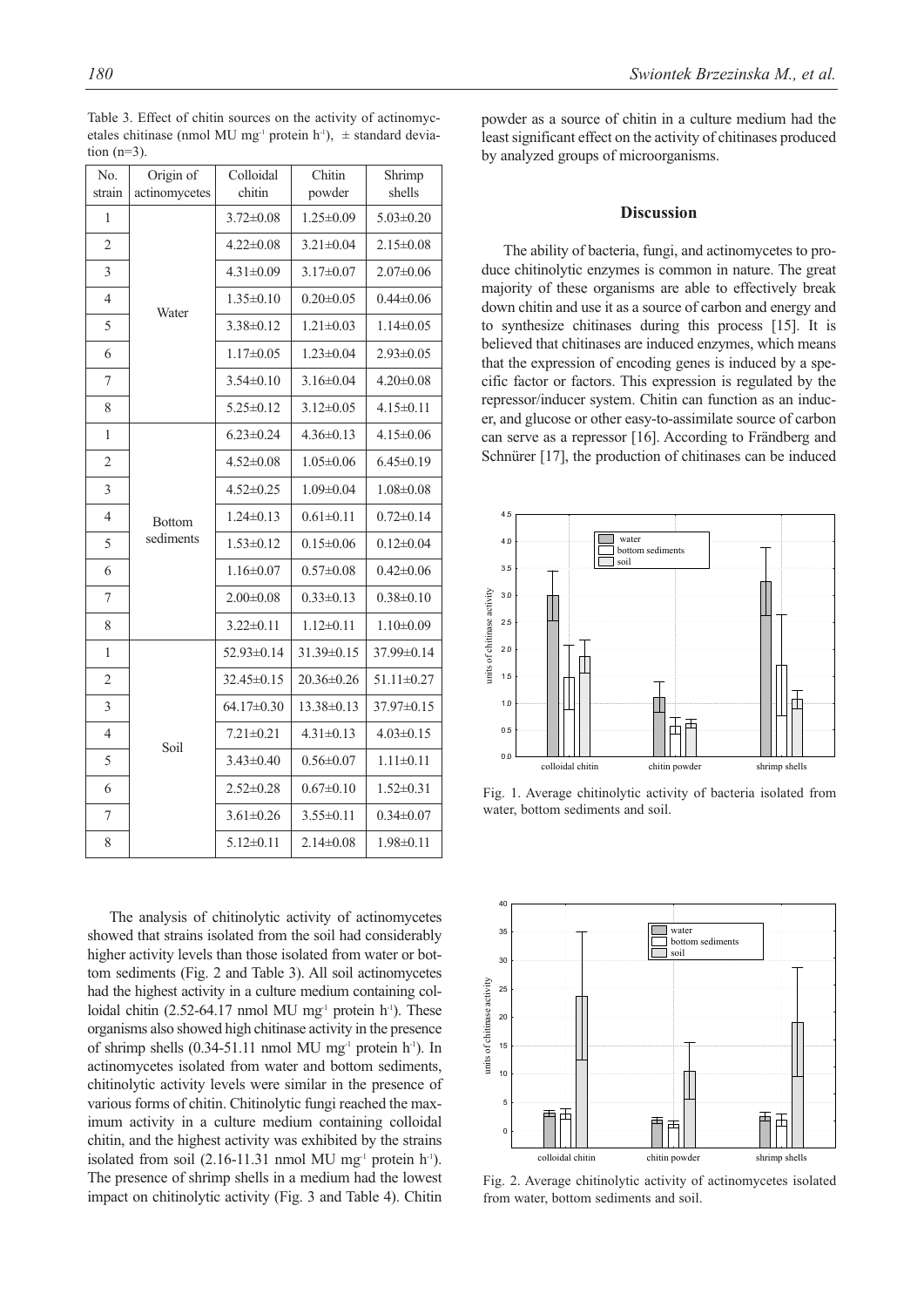| Table 4. Effect of chitin sources on the activity of fungial chiti-                       |  |
|-------------------------------------------------------------------------------------------|--|
| nase (nmol MU mg <sup>-1</sup> protein h <sup>-1</sup> ), $\pm$ standard deviation (n=3). |  |

| No.<br>strain  | Origin of<br>fungi         | Colloidal<br>chitin | Chitin<br>powder | Shrimp<br>shells |
|----------------|----------------------------|---------------------|------------------|------------------|
| 1              | Water                      | $2.49 \pm 0.17$     | $1.48 \pm 0.20$  | $0.17 \pm 0.06$  |
| $\overline{2}$ |                            | $2.16 \pm 0.15$     | $2.12 \pm 0.14$  | $0.15 \pm 0.09$  |
| 3              |                            | $3.29 \pm 0.20$     | $5.47 \pm 0.31$  | $0.29 \pm 0.05$  |
| $\overline{4}$ |                            | $0.54 \pm 0.06$     | $0.58 \pm 0.15$  | $0.23 \pm 0.06$  |
| 5              |                            | $0.64 \pm 0.11$     | $4.04 \pm 0.09$  | $0.32 \pm 0.10$  |
| 6              |                            | $1.05 \pm 0.06$     | $2.17\pm0.15$    | $0.48 \pm 0.13$  |
| 7              |                            | $0.42 \pm 0.15$     | $1.33 \pm 0.13$  | $1.74 \pm 0.11$  |
| 8              |                            | $3.25 \pm 0.15$     | $2.45 \pm 0.10$  | $2.12 \pm 0.15$  |
| 1              | <b>Bottom</b><br>sediments | $3.33 \pm 0.13$     | $4.52 \pm 0.14$  | $1.04 \pm 0.12$  |
| $\overline{2}$ |                            | $1.66 \pm 0.21$     | $1.53 \pm 0.10$  | $0.25 \pm 0.08$  |
| 3              |                            | $4.79 \pm 0.14$     | $1.75 \pm 0.08$  | $2.63 \pm 0.17$  |
| $\overline{4}$ |                            | $3.33\pm0.11$       | $3.34\pm0.10$    | $1.09 \pm 0.04$  |
| 5              |                            | $5.34 \pm 0.12$     | $3.44 \pm 0.22$  | $2.13 \pm 0.09$  |
| 6              |                            | $3.29 \pm 0.14$     | $2.22 \pm 0.12$  | $1.35 \pm 0.10$  |
| 7              |                            | $2.29 \pm 0.05$     | $1.65 \pm 0.14$  | $0.89 \pm 0.18$  |
| 8              |                            | $2.65 \pm 0.09$     | $1.52 \pm 0.11$  | $1.12 \pm 0.08$  |
| 1              |                            | $4.12 \pm 0.10$     | $3.14 \pm 0.06$  | $0.65 \pm 0.06$  |
| $\overline{2}$ | Soil                       | $2.76 \pm 0.10$     | $0.77 \pm 0.12$  | $0.86 \pm 0.11$  |
| 3              |                            | $11.31 \pm 0.22$    | $8.64 \pm 0.11$  | $4.84 \pm 0.10$  |
| $\overline{4}$ |                            | $2.52 \pm 0.18$     | $1.32 \pm 0.09$  | $1.68 \pm 0.23$  |
| 5              |                            | $2.16 \pm 0.06$     | $1.02 \pm 0.11$  | $1.55 \pm 0.08$  |
| 6              |                            | $4.21 \pm 0.14$     | $3.32 \pm 0.08$  | $1.33 \pm 0.11$  |
| 7              |                            | $4.29 \pm 0.14$     | $2.24 \pm 0.11$  | 5.96±0.22        |
| 8              |                            | $5.23 \pm 0.13$     | $2.45 \pm 0.13$  | 2.32±0.11        |

by the presence of chitin and chitooligosaccharides in a culture medium. In the absence of these substances, no extracellular secretion of chitinases was observed. The presence of N-acetylglucosamine (GlcNAc) did not induce chitinase secretion, which could be a result of catabolic repression. Monreal and Reese [18] reported that the production of chitinases by *Serratia marcescens* could even be inhibited by GlcNAc. In general, it was concluded that endochitinases were synthesized if chitin was the only source of carbon in a given environment, while the presence of N-acetylglucosamine induced the production of exochitinases [19, 20].

According to the present study, analyzed microorganisms exhibited the highest chitinolytic activity in the presence of colloidal chitin. Haran et al. [21] reported that adding chitin to a culture medium increased the activity of genes that encode these enzymes. Furthermore, according to Nampoothiro et al. [22], chitin, due to its colloidal character, is easier to assimilate and metabolize by microorganisms. Also, Nakaew's [23] study demonstrated that specific strains of fungi and bacteria showed high chitinolytic activity in media containing a 1% solution of colloidal chitin. In contrast, Wiwat et al. [3] reported that the activity of chitinases produced by *Bacillus circulans* No. 4.1 was high in the presence of colloidal chitin, but was the highest in the substrate containing glycol chitin. According to Nampoothiro et al. [22], the activity of chitinases produced by *Trichoderma harzianum* was most significantly induced by colloidal chitin. In contrast, in the presence of chitin powder and chitin flakes, this fungus showed low chitinolytic activity. El-Tarabily et al. [24] obtained similar results in the *Serratia marcescens, Streptomyces viridodiasticus,* and Micromonospora *carbonacea* strains – the highest activity was observed in culture media containing colloidal chitin. Admittedly, colloidal chitin is easier metabolized by microbes than other forms of chitin, but the present study demonstrated that shrimp shells also had a clearly stimulating impact on chitinase activity. Certain strains (primarily bacteria and actinomycetes) showed higher chitinolytic activity precisely in the presence of shrimp shells. The Rattanakit et al. [25] study demonstrated that in a culture medium containing shrimp waste, *Aspergillus* sp. synthesized the same or even larger amounts of chitinolytic enzymes than in a medium with colloidal chitin. Sabry [26], investigating microbiological decomposition of shrimp waste, reported that *Alcaligenes denitrificans* and *Bacillus subtilis* exhibited the highest chitinolytic activity in the presence of colloidal chitin, and *Bacillus amyloliquefaciens* and *Bacillus megaterium*, in a medium containing shrimp shells.

There is no doubt that the activity of chitinases depends on the type of a culture medium and individual characteristics of a given microbe. The present study demonstrated that shrimp shells could be used as a substrate in chitinase synthesis. Between 100 and 200 billion tons of "shell material" is produced annually, but from this total amount, only 5,000 tons of chitin is salvaged from North Sea crab shells and from Pacific and Greenland shrimp. The remaining



Fig. 3. Average chitinolytic activity of fungi isolated from water, bottom sediments and soil.